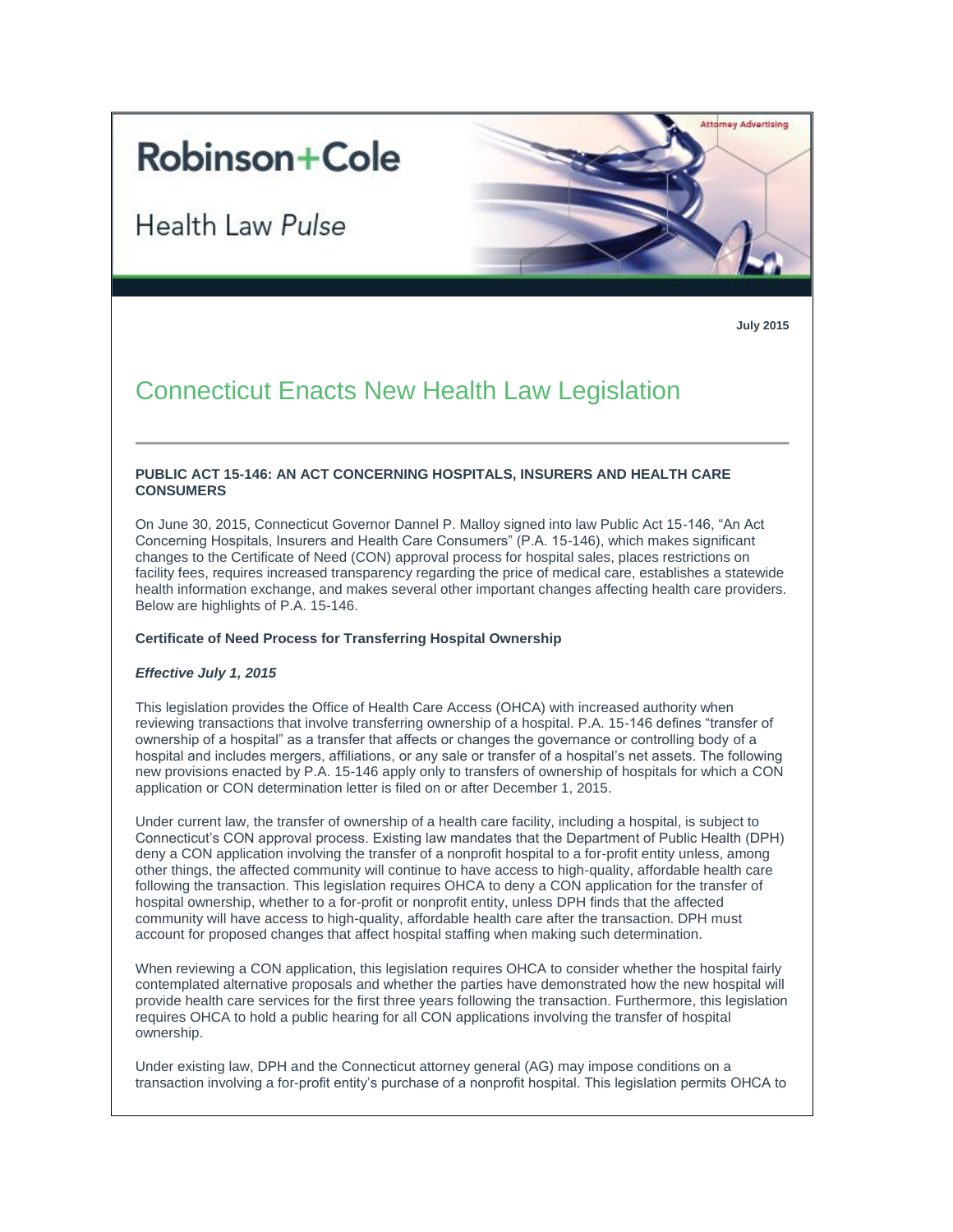place additional conditions on the approval of a CON application involving a transfer of ownership of a hospital. OHCA must balance the purposes of the CON process against the cumulative burden of the conditions on the transaction. Each condition must be reasonable in time and scope. OHCA must provide an explanation for any condition it imposes on a CON approval. The transacting parties can petition OHCA to amend the conditions due to hardship, changed circumstances, or other good cause.

As part of the CON application process for transferring hospital ownership, the transaction parties must submit certain information to OHCA. This legislation requires the transaction parties to submit additional information to OHCA, including (1) a plan for how health care services will be provided at the new hospital for the first three years after the transaction; (2) the names of the parties' officers, directors, and senior managers; (3) whether such individuals will continue to work for the hospital after the transaction; and (4) whether such individuals will receive a financial gain as a result of the transaction.

#### **Hospital Transfers Involving Large Hospitals, Health Systems, and For-Profit Entities**

# *Effective July 1, 2015*

P.A. 15-146 requires OHCA to retain an independent consultant to conduct a cost and market impact review related to CON applications that involve the transfer of hospital ownership where the purchaser is either (1) a for-profit entity or (2) a hospital or health system with a 2013 net patient revenue of greater than \$1.5 billion. The purchaser must pay for the independent consultant and may be charged up to \$200,000 per CON application. This legislation requires OHCA to review applicable information and documents regarding the transfer of ownership and to consider any factors that OHCA determines are in the public interest, which may include the parties' size, market share, pricing as compared to other hospitals in the parties' service areas, quality of services provided, and impact on existing providers in the area. OHCA is required to prepare a report of its findings. If the report shows that the transaction will result in an entity with a dominant market share that is likely to either charge higher prices than other health care providers in the market or have a materially higher health status adjusted total medical expense than other health care providers in the area, then OHCA must submit the report to the AG. The AG may then conduct an investigation and take appropriate actions to protect consumers, including an action under the Connecticut Antitrust Act or the Connecticut Unfair Trade Practices Act. The AG may use OHCA's report as evidence in such action.

Under this legislation, OHCA may deny a CON application involving the transfer of ownership of a hospital, subject to a cost and market impact review on finding that the community will not continue to receive high-quality, affordable health care and that any prospective increase in the cost of health care services or total health care spending in Connecticut is likely to have a negative impact on health care affordability.

This legislation also requires OHCA to hire an independent consultant to report to OHCA on post-transfer issues for three years following an approved transaction that was subject to a cost and market impact review. The purchaser must pay for the consultant in an amount determined by OHCA but no more than \$200,000 annually. As part of the consultant's reporting requirements, the consultant will meet with members of the affected community and have access to the purchaser's records and facilities.

#### **Hospital Affiliations and Group Medical Practice Transactions**

#### *Effective October 1, 2015*

Current law requires 30 days' prior notification to the AG if a "group practice" (consisting of two or more physicians) engages in a transaction that results in a material change to its business or corporate structure. The legislation expands this notification requirement to apply to any transaction that results in an "affiliation" between one hospital or health system and another hospital or health system. Under current law, affiliation is defined as the formation of a relationship between at least two entities that allows the entities to negotiate jointly with third parties for medical service rates. This legislation does not affect the definition of affiliation.

In addition to the notice requirement described above, this legislation requires each hospital and health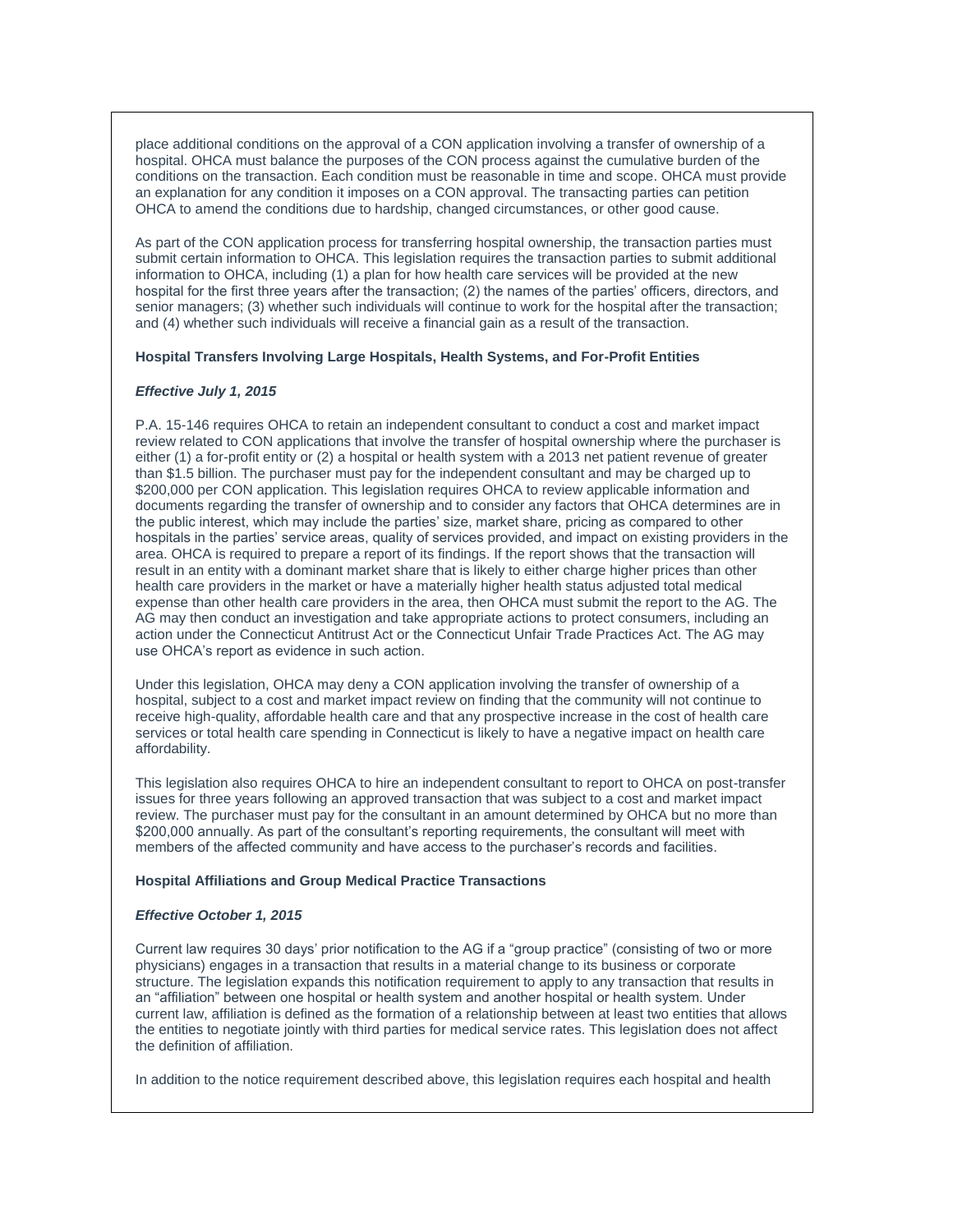system to annually file with the AG and DPH a report describing each of its affiliations with another hospital or health system. The first annual report is due December 31, 2015. This legislation also imposes an additional requirement on group practice transactions, requiring the parties to a transaction resulting in a group practice material change to provide DPH notice within 30 days after the effective date of such transaction.

#### **CON for Large Group Practice Sales**

#### *Effective July 1, 2015*

Under current law, the transfer of ownership of a group practice of eight or more physicians requires a CON unless the transfer is to a physician or group of physicians. This legislation defines a group practice of eight or more physicians as a "large group practice." It also narrows the exemption from the CON requirement such that large group practices are exempt only if the transfer is to a physician or a group of two or more physicians legally organized in a partnership, professional corporation, or limited liability company, formed to render professional services, and not employed by or affiliated with a hospital, medical foundation, insurance company, or similar entity.

# **Limitations on and Notices of Facility Fees**

# *Effective October 1, 2015*

Under current law, hospitals and health systems that charge facility fees for outpatient services provided in a hospital-based facility must provide patients with certain notices regarding such fees. This legislation requires all billing statements that include a facility fee issued on or after January 1, 2016, to clearly identify the facility fee; provide the comparable Medicare facility fee reimbursement rate; state that the facility fee is intended to cover operational expenses; inform the patient that the financial liability may have been less if the facility was not owned by a hospital or health system; inform the patient of the right to request a reduction in any portion of the bill, including the facility fee; and provide the telephone number that the patient may call to request the reduction.

This legislation also imposes new requirements on hospital-based facilities formed through a hospital's acquisition of a group practice. Under this legislation, if any transaction between a hospital or health system and a group practice on or after January 1, 2016, results in the establishment of a hospital-based facility where facility fees will likely be billed, the hospital or health system is required to provide notice of the transaction to any patient served by the facility within the three years prior to the transaction. The notice must inform patients that the facility is now part of a hospital or health system; provide the name, address, and telephone number of the hospital or health system; state that the facility will, or is likely to, charge a facility fee; advise patients that they may be subject to higher fees for services received at the hospital-based facility than they would be subject to if the services were received at a facility that is not hospital-based; include an estimate of the amount or range of amounts of the applicable facility fee or provide an example of facility fees for common services; and advise patients to contact their insurer for additional information about such facility fees. Notice must be sent via first class mail within 30 days of the transaction. A copy of the notice must be filed with OHCA. This legislation requires OHCA to post a copy of the notice on its website. Under this legislation, it is an unfair trade practice for a hospital, health system, or hospital-based facility to collect a facility fee for services provided at a hospital-based facility until at least 30 days after the above-described patient notice is mailed or the date on which a copy of such notice is filed with OHCA, whichever is later.

This legislation requires each hospital and health system, beginning on July 1, 2016, and annually thereafter, to provide DPH with a report describing the facility fees that the hospital or health system charged over the prior year. The report must include the number of patient visits; the amount, range, and number of facility fees paid by Medicare, Medicaid, and private insurers; the revenue received from facility fees for each facility and in the aggregate; the ten procedures or services that generated the greatest amount of facility fee revenue; and the top ten procedures by patient volume for which facility fees are charged. DPH will publish the foregoing information on OHCA's website. For purposes of the above provision of this legislation, "facility" means a hospital-based facility that is not located on a hospital campus.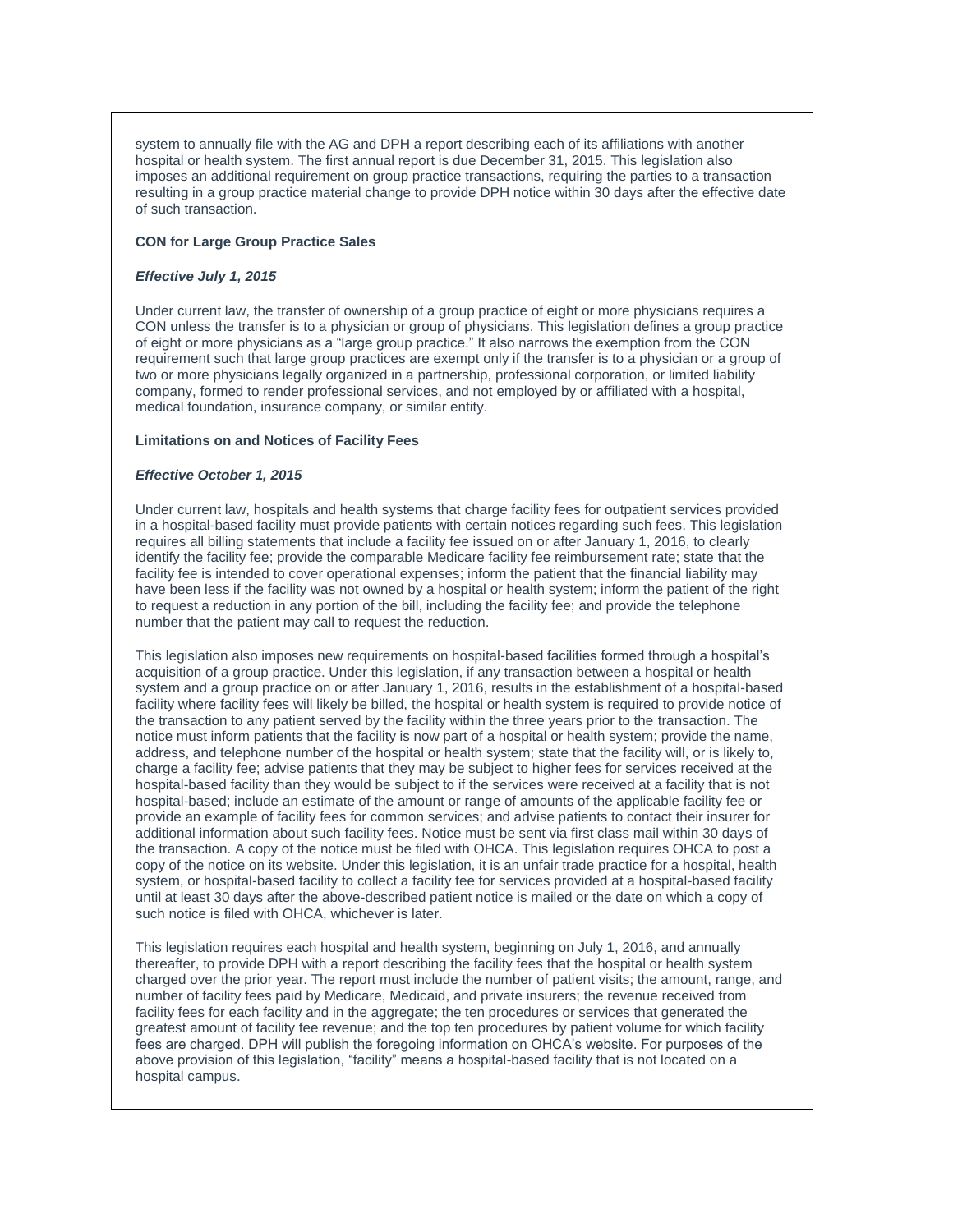Furthermore, as of January 1, 2017, this legislation prohibits hospitals, health systems, or hospital-based facilities from collecting a facility fee (1) for outpatient services provided at an off-campus hospital-based facility, other than a hospital emergency department, that uses a current procedural terminology evaluation and management code or (2) from uninsured patients in excess of the Medicare rate for outpatient services, unless such services were provided in an emergency department not located on a hospital campus. Notwithstanding these new limitations, if a contract providing for payment of facility fees was in effect on July 1, 2016, between a health insurer and a hospital, health system, or hospital-based facility, then such provider may continue to collect reimbursement from health insurers until the expiration of such contract. It is an unfair trade practice for a hospital, health system, or hospital-based facility to collect a facility fee in violation of the above provisions.

Effective October 1, 2015, when an insured patient has not satisfied the deductible, this legislation prohibits hospitals, health systems, and hospital-based facilities from collecting more than the facility fee reimbursement rate agreed to by the particular insurer. Additionally, this legislation prohibits health insurers and similar entities that reimburse hospitals, health systems, and hospital-based facilities from charging a separate copayment for reimbursement of a facility fee related to outpatient services provided at a hospital-based facility that is not on a hospital's campus.

#### **Surprise Billing**

#### *Effective July 1, 2016*

Under P.A. 15-146, an insured patient who receives a "surprise bill" from a health insurer for an out-ofnetwork service is only required to pay the coinsurance, deductible, or other out-of-pocket expense that would be required if the services were performed by an in-network provider. This legislation defines "surprise bill" as a bill for health care services that were provided by an out-of-network provider to an insured patient either at an in-network facility during a service or procedure performed by an in-network provider or that were previously approved by a health insurer, and the insured patient did not knowingly choose to receive such services from an out-of-network provider. The term "surprise bill" does not include emergency services or services that the patient knowingly elected to receive from an out-of-network provider and for which an in-network provider was available. In the event of a surprise bill, the health insurer must pay the health care provider at the in-network rate under the insured's plan unless the insurer and health care provider otherwise agree.

This legislation also addresses emergency services. It prohibits a health insurer from requiring prior authorization for emergency services. This legislation prohibits a health insurer from charging an insured patient a higher coinsurance, deductible, or other out-of-pocket amount for emergency services provided by an out-of-network provider than would be charged if the services were provided by an in-network provider. In the event that an out-of-network provider renders emergency services to an insured, this legislation requires the health insurer to reimburse such health care provider at the greater of (1) the innetwork rate; (2) the usual, customary, and reasonable rate; or (3) the Medicare reimbursement rate. This legislation defines "usual, customary and reasonable rate" as the 80th percentile of all charges for the service provided in the same geographic region by a same or similar specialty, as determined by reference to a database designated by the insurance commissioner. This legislation does not prohibit the health care provider and health insurer from agreeing to a higher reimbursement amount.

#### **Unfair Trade Practices**

#### *Effective July 1, 2016*

Under current law, it is an unfair trade practice for a health care provider to request payment, other than a copayment or deductible, from a managed care enrollee for medical services covered under a managed care plan. This legislation revises the current law to permit health care providers to request coinsurance or other out-of-pocket expenses in addition to copayments and deductibles. It also makes it an unfair trade practice for a health care provider to request payment from a health plan enrollee (other than coinsurance, deductible, copayment, or out-of-pocket expense) for (1) a covered health care service or facility fee, (2) covered emergency services provided by an out-of-network provider, or (3) a surprise bill.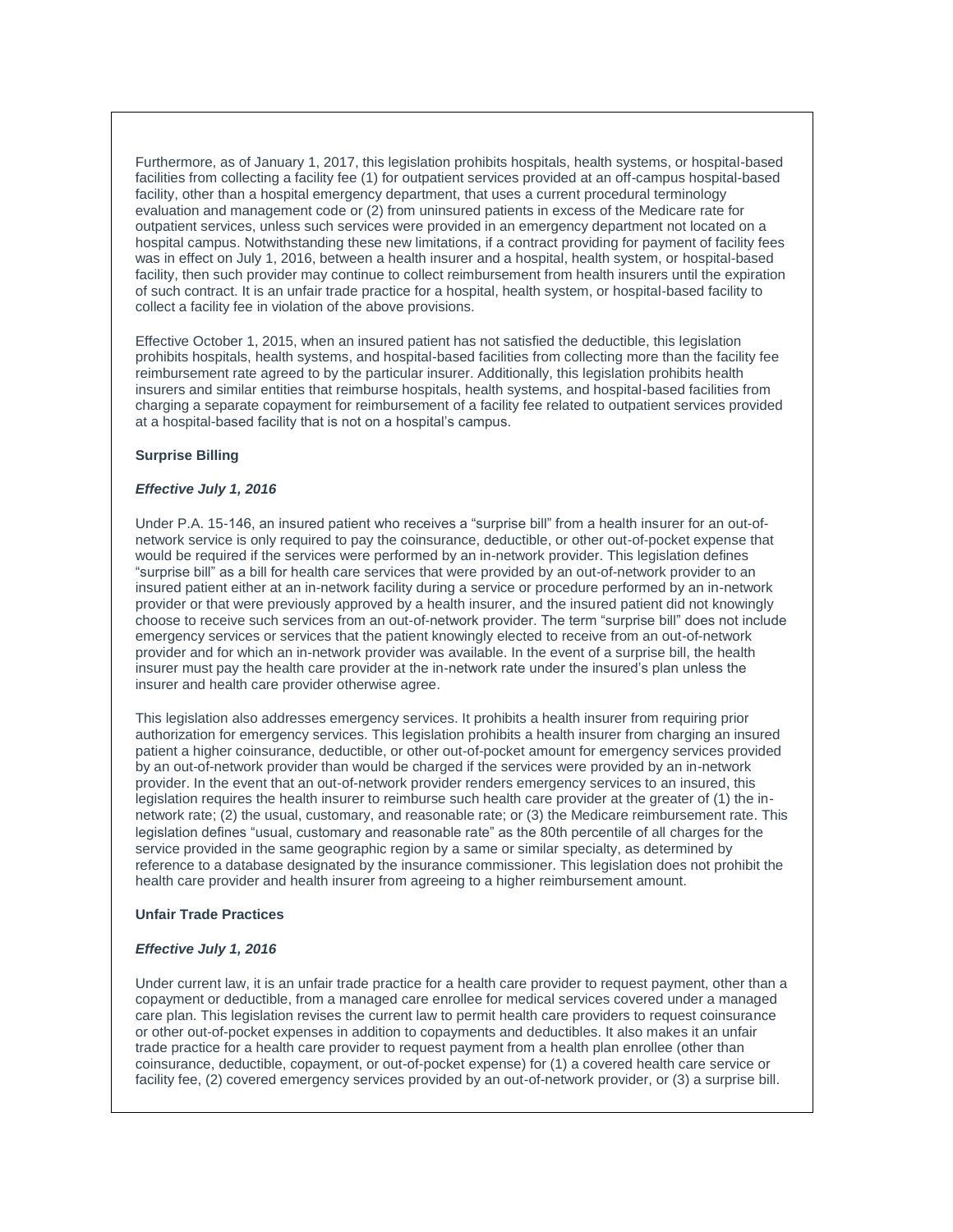# **Consumer Health Information Website**

#### *Effective October 1, 2015*

This legislation requires the Connecticut Health Insurance Exchange (HIX) to establish, by July 1, 2016, a consumer health information website that contains information comparing the quality, price, and cost of health care services among health care providers in Connecticut. The HIX website must include price and cost information for the most common inpatient diagnoses and procedures, outpatient procedures, and surgical and imaging procedures based on a list published by the Department of Public Health (DPH) and the Insurance Department (DPH List). This information will be listed by health care provider and categorized by third-party payer. The HIX website must also include information to assist consumers in making informed health care decisions, such as what to consider when choosing a health care provider, as well as links to the Joint Commission and Medicare websites, where consumers can obtain information to compare the quality of health care providers. The information must be publicized in a language and format understandable to the average consumer. Notwithstanding the above, the legislation allows the HIX sole discretion on the manner and timeframe for posting information to the consumer health website.

Under this new legislation, as of January 1, 2017, hospitals will be required to inform a patient of the right to request cost and quality information at the time of scheduling a diagnosis or procedure for nonemergency care that is on the DPH List. If the patient requests such information regarding the diagnosis or procedure, a hospital must, within three business days, provide the patient information on (1) the amount the patient will be charged if uninsured, including the amount of a facility fee; (2) the Medicare reimbursement amount; (3) if the patient is insured, the allowed amount and the insurer's contact information so that the patient may obtain additional information regarding charges and out-of-pocket costs; (4) the hospital's Joint Commission composite accountability rating and Medicare star rating; and (5) the website addresses for the Joint Commission and Medicare hospital compare tool. If the patient is insured and the hospital is out-of-network under the insurance policy, the hospital's notice must also state that out-of-network rates may apply.

#### **Notices to Patients**

#### *Effective October 1, 2015*

This new legislation requires health care providers to determine whether a patient is covered by a health insurance policy prior to any scheduled admission, procedure, or service for nonemergency care. If the patient is not insured or the health care provider is out-of-network, the provider must notify the patient in writing (1) of the charges for the admission, procedure, or service; (2) that the patient may be charged for additional, unforeseen services and will be responsible for payment for such services; and (3) if the health care provider is out-of-network, that out-of-network rates may apply. The notice must be written in a manner that is "understandable to an average reader." While the effective date of this legislation is October 1, 2015, the requirement to provide notice to patients does not take effect until January 1, 2016.

This legislation also requires health care providers to notify a patient whenever the health care provider refers a patient to an affiliated health care provider who is not a member of the same partnership, professional corporation, or limited liability company as the referring provider. Under the legislation, "affiliated" means a relationship between providers that allows them to negotiate rates with third parties jointly or as a member of the same group. The notice must disclose the affiliation and inform the patient of the right to receive care from a provider of his or her choosing and disclose that the patient is not required to see the affiliated provider. To obtain information about other in-network providers and a cost estimate for the particular service, the notice must also include the telephone number and website address of the patient's health insurer. The legislation exempts health care providers from this notice requirement if the provider gives patients a substantially similar notice under federal law, such as when complying with the in-office ancillary services exception to the federal Physician Self-Referral Law for certain advanced imaging services.

#### **Statewide Health Information Exchange**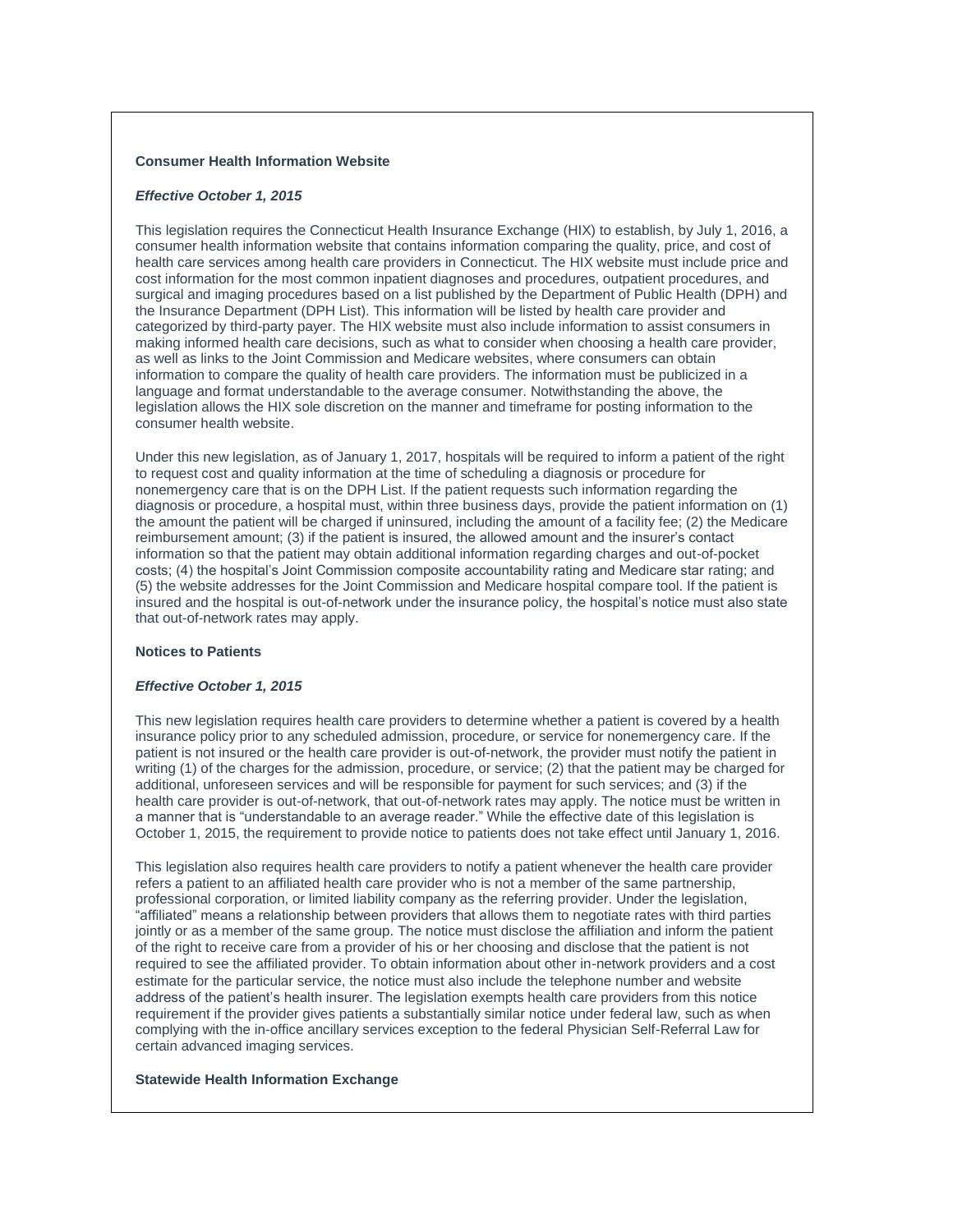# *Effective October 1, 2015*

This legislation contains several provisions to encourage the free exchange of patient health information among providers and consumers. Hospitals, health systems, and electronic health record (EHR) providers are prohibited from "health information blocking," and this legislation establishes that such action is an unfair trade practice. Health information blocking is defined as either knowingly (1) interfering or engaging in conduct reasonably likely to interfere with a patient's, health care provider's, or other authorized person's ability to access or use an EHR or (2) using an EHR to both steer patients to affiliated providers and prevent or unreasonably interfere with patient referrals to unaffiliated health care providers. This legislation excludes from the definition of health information blocking referrals between providers participating in an accountable care organization or other value-based care model.

P.A. 15-146 also establishes a statewide health information exchange operated by the Department of Social Services. The establishment of the exchange is subject to the authorization of bond funds by the Connecticut General Assembly and approval by Connecticut's Bond Commission. The goals of the exchange include securely allowing real-time access to patient health information across all provider settings, enabling patients to access their health information at no cost, providing real-time alerts and other tools in support of care coordination efforts, reducing costs associated with preventable readmissions, and promoting EHR interoperability. Within one year of the exchange's launch, hospitals and clinical laboratories must have an EHR capable of connecting to the exchange and must begin the process of participating in the exchange. Other health care providers with EHR systems able to connect to the exchange must begin the process of participation within two years of the exchange's launch.

This legislation also requires each hospital that has an EHR system capable of exchanging electronically patient health information to take all reasonable steps to enable the bidirectional and secure exchange of a patient's electronic health information to all other health care providers furnishing services to the patient that maintain EHR systems capable of exchanging such records. Such information exchange must include laboratory and diagnostic tests, radiological and other imaging results, continuity of care documents, and discharge documents. While this legislation requires each hospital to implement technology already purchased to accomplish this exchange of information, it does not require hospitals to purchase additional software or equipment. Under this legislation, a hospital's failure to take reasonable steps to comply with these requirements will be deemed evidence of health information blocking.

#### **Provider / Insurer Relationship**

#### *Effective October 1, 2015*

This legislation prohibits any contract entered into on or after January 1, 2016, between a health care provider and health insurer from containing a provision that prevents disclosure of billed or allowed amounts, reimbursement rates, out-of-pocket costs, or any other data provided to Connecticut's all-payer claims database program.

Beginning on October 1, 2015, health care providers must notify a health insurer within 30 days of the date the health care provider no longer accepts patients enrolled in the health insurer's insurance plans. This legislation also requires health insurers to update their health care provider directories at least monthly.

# **Annual Reporting and Audited Financial Statements**

#### *Effective July 1, 2015*

Currently, short-term acute care general and children's hospitals must annually provide OHCA with the salaries and benefits paid to the 10 highest-paid hospital positions; the name of each partnership, joint venture, subsidiary, and other corporation related to the hospital; and the salaries paid to hospital employees by those entities. This legislation requires hospitals to report the above information for both hospitals and health systems. Existing law defines "health system" as a business entity comprising a